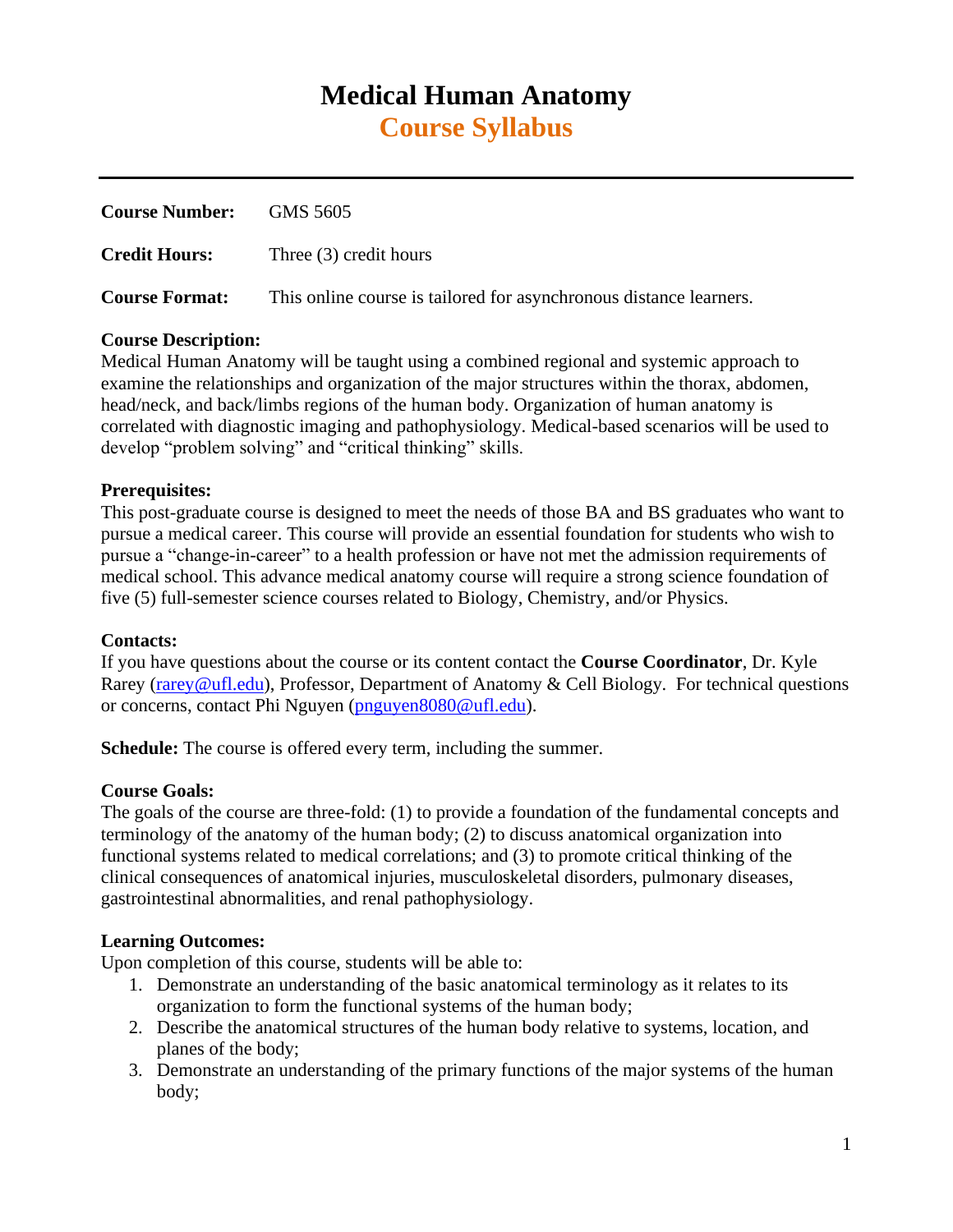- 4. Develop problem solving skills to describe possible pathologic outcomes of system dysfunction;
- 5. Demonstrate critical thinking skills to evaluate how alterations in anatomical structures and changes in system function will lead to medical conditions.

# **Learning Resources:**

- 1. Unit overviews, recorded lectures with PowerPoint presentations, and other multimedia resources will be provided on the course web site.
- 2. Required text: **Principles of Human Anatomy**, 13<sup>th</sup> or 14<sup>th</sup> Edition, by Tortora, G.J. and Nielsen, M., John Wiley & Sons, 2014. The information in the required text is coordinated with online lecture materials.

**\*\* You can purchase the electronic version of the text with the access code at [www.wileyplus.com.](http://www.wileyplus.com/) The online access is not required for this course. Use this document for registration instructions [WileyPlus Flyer.](https://com-acb-a2.sites.medinfo.ufl.edu/wordpress/files/2021/04/courseflyer_A29517.pdf)** Practice online quizzes that consist of multiple-choice questions will be available for each module of study.

3. Clinical exercises in anatomical injuries, musculoskeletal disorders, pulmonary diseases, gastrointestinal abnormalities, and renal pathophysiology will be used to promote critical thinking.

# **WileyPlus Web Portal (optional)**

There are activities and readings at the website that can enhance your learning. Once you have purchased the textbook with electronic access, go to [https://wileyplus.com](https://wileyplus.com/) to log in into the textbook site.

# **Examinations and Grading:**

One examination consisting of 50 multiple-choice questions (each valued of 2 points) will be given for each module. Each exam will be worth 100 points and will be timed. Students will have to take all examinations at a computer with a web camera. Exams will be secured and proctored using HonorLock. More about HonorLock: [Getting Started with HonorLock;](https://com-acb-online-a2.sites.medinfo.ufl.edu/wordpress/files/2020/05/Honorlock-Getting-Started-with-Honorlock.pdf) [HonorLock Student Prep;](https://com-acb-online-a2.sites.medinfo.ufl.edu/wordpress/files/2020/05/Honorlock-Student-Exam-Preparation-Information.pdf) [HonorLock Student Privacy](https://com-acb-online-a2.sites.medinfo.ufl.edu/wordpress/files/2020/05/Honorlock-Student-Privacy.pdf)

4 module examinations = Total 400 possible points

# **Course Outline**

| <b>Module</b> | <b>Activity</b>                | <b>Reading Assignment</b> |
|---------------|--------------------------------|---------------------------|
| $1 - 1$       | Organization of the Human Body | Tortora, Chapter 1        |
|               | 1-1 Outline                    |                           |
|               | 1-1 A&B Web-based Lecture      |                           |
|               | 1-1 Overview Session           |                           |
|               | 1-1 Post-Lecture Quiz          |                           |
| $1 - 2$       | Skeletal System                | Tortora, Chapters 7 & 8   |
|               | 1-2 Outline                    |                           |
|               | 1-2A Web-based Lecture         |                           |
|               | 1-2B Web-based Lecture         |                           |
|               | 1-2 Overview Session           |                           |
|               | 1-2A Post-Lecture Quiz         |                           |
|               | 1-2B Post-Lecture Quiz         |                           |
| $1 - 3$       | Muscular System                | Tortora, Chapter 11       |
|               | 1-3 Outline                    |                           |
|               | 1-3A Web-based Lecture         |                           |
|               | 1-3B Web-based Lecture         |                           |
|               | 1-3 Overview Session           |                           |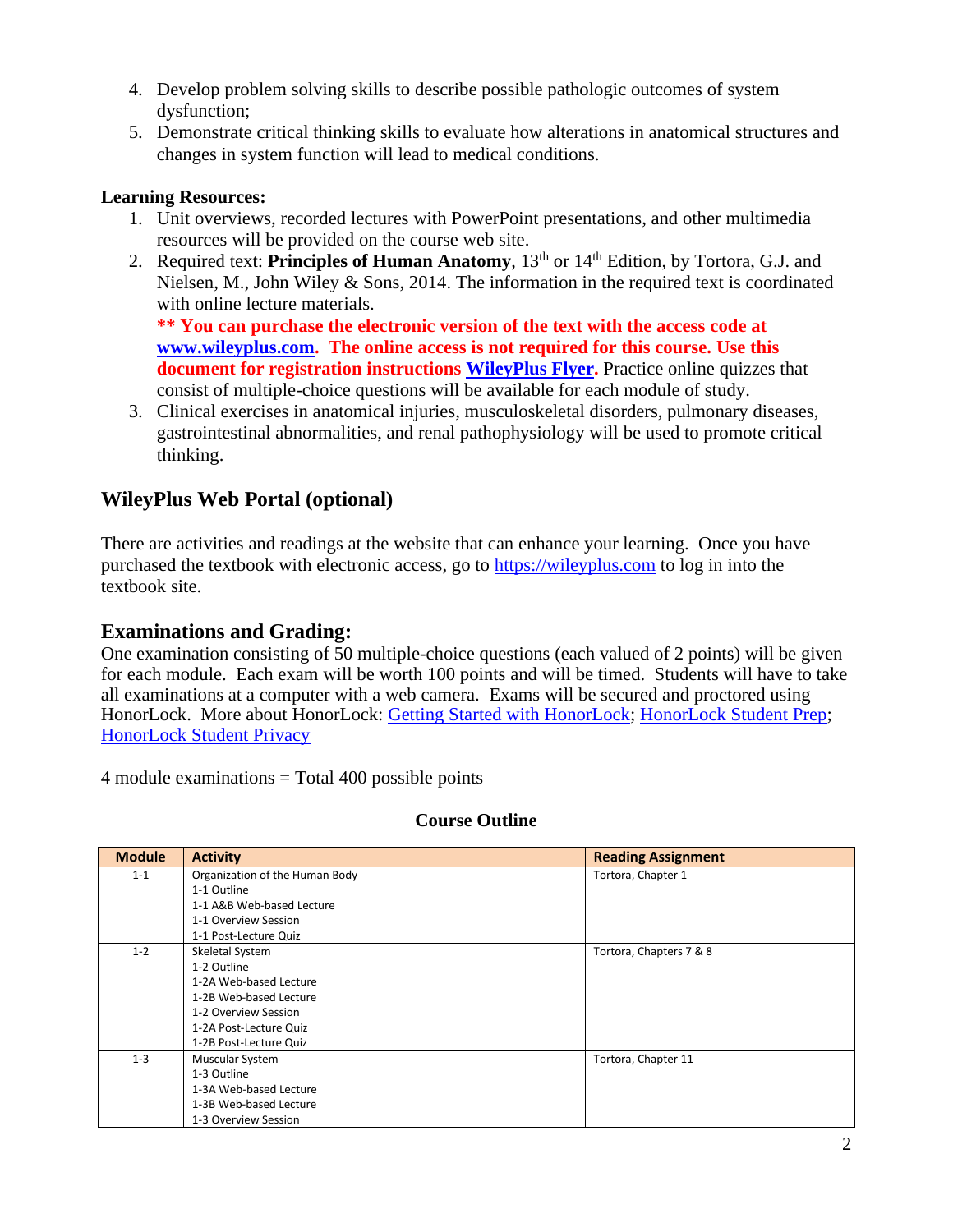|                                      | 1-3 Post-Lecture Quiz     |                     |
|--------------------------------------|---------------------------|---------------------|
| $1 - 4$                              | Joints of the Extremities | Tortora, Chapter 9  |
|                                      | 1-4 Outline               |                     |
|                                      | 1-4A Web-based Lecture    |                     |
|                                      | 1-4B Web-based Lecture    |                     |
|                                      | 1-4 Overview Session      |                     |
|                                      | 1-4 Post-Lecture Quiz     |                     |
| $1 - 5$                              | Surface Anatomy           | Tortora, Chapter 27 |
|                                      | 1-5 A&B Outline           |                     |
|                                      | 1-5 A&B Web-based Lecture |                     |
|                                      | 1-5 Overview Session      |                     |
|                                      | 1-5 Post-Lecture Quiz     |                     |
|                                      |                           |                     |
| <b>Module 1 Examination (online)</b> |                           |                     |

## **Module 1 Examination (online)**

| <b>Module</b> | <b>Activity</b>                      | <b>Reading Assignment</b> |
|---------------|--------------------------------------|---------------------------|
| $2 - 1$       | <b>Brain &amp; Cranial Nerves</b>    | Tortora, Chapter 18       |
|               | 2-1 Outline                          |                           |
|               | 2-1A Web-based Lecture               |                           |
|               | 2-1B Web-based Lecture               |                           |
|               | 2-1 Overview Session                 |                           |
|               | 2-1 Post-Lecture Quiz                |                           |
| $2 - 2$       | Spinal Cord & Spinal Nerves          | Tortora, Chapter 17       |
|               | 2-2 Outline                          |                           |
|               | 2-2A Web-based Lecture               |                           |
|               | 2-2B Web-based Lecture               |                           |
|               | 2-2 Overview Session                 |                           |
|               | 2-2 Post-Lecture Quiz                |                           |
| $2 - 3$       | Autonomic Nervous System             | Tortora, Chapters 19      |
|               | 2-3 A&B Outline                      |                           |
|               | 2-3 A&B Online Lecture               |                           |
|               | 2-3 Overview Session                 |                           |
|               | 2-3 Post-lecture Quiz                |                           |
| $2 - 4$       | Lymphatic System                     | Tortora, Chapter 15       |
|               | 2-4 A&B Outline                      |                           |
|               | 2-4 A&B Online Lecture               |                           |
|               | 2-4 Overview Session                 |                           |
|               | 2-4 Post-lecture Quiz                |                           |
|               | <b>Module 2 Examination (online)</b> |                           |

| <b>Module</b> | <b>Activity</b>                  | <b>Reading Assignment</b> |
|---------------|----------------------------------|---------------------------|
| $3-1$         | <b>Respiratory System</b>        | Tortora, Chapter 23       |
|               | 3-1 Outline                      |                           |
|               | 3-1A Web-based Lecture           |                           |
|               | 3-1B Web-based Lecture           |                           |
|               | 3-1 Overview Session             |                           |
|               | 3-1A Post-lecture Quiz           |                           |
|               | 3-1B Post-lecture Quiz           |                           |
| $3 - 2$       | Cardiovascular System            | Tortora, Chapters 13 & 14 |
|               | 3-2 Outline                      |                           |
|               | 3-2A Web-based Lecture           |                           |
|               | 3-2B Web-based Lecture           |                           |
|               | 3-2 Overview Session             |                           |
|               | 3-2A Post-lecture Quiz           |                           |
|               | 3-2B Post-lecture Quiz           |                           |
| $3 - 3$       | Superior & Posterior Mediastinum | Tortora, Chapters 13 & 14 |
|               | 3-3 A&B Outline                  |                           |
|               | 3-3 A&B Web-based Lecture        |                           |
|               | 3-3 Overview Session             |                           |
|               | 3-3 Post-lecture Quiz            |                           |
| $3 - 4$       | Digestive System                 | Tortora, Chapter 24       |
|               | 3-4 Outline                      |                           |
|               | 3-4A Web-based Lecture           |                           |
|               | 3-4B Web-based Lecture           |                           |
|               | 3-4 Overview Session             |                           |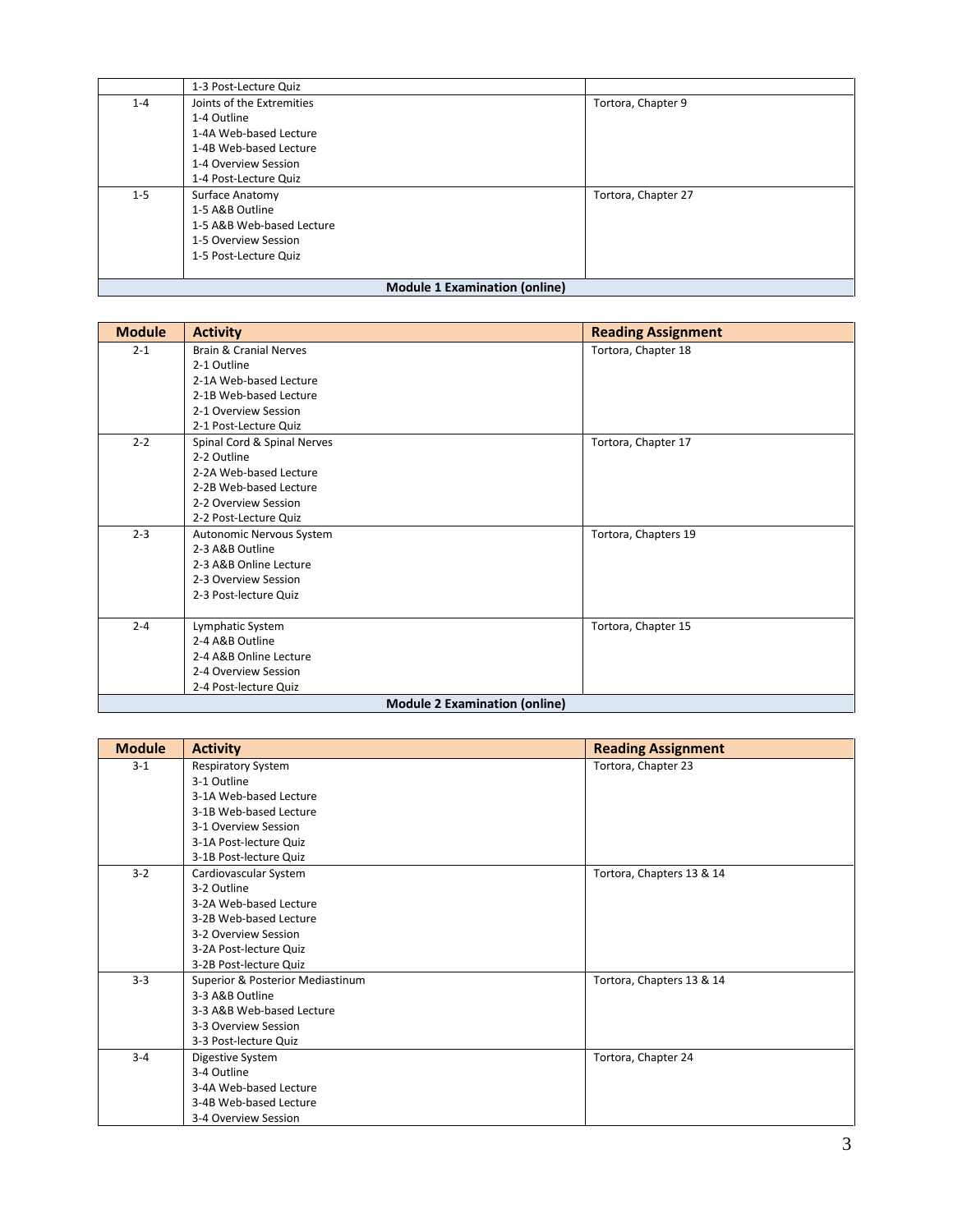|                                      | 3-4A Post-lecture Quiz |  |  |
|--------------------------------------|------------------------|--|--|
|                                      | 3-4B Post-lecture Quiz |  |  |
| <b>Module 3 Examination (online)</b> |                        |  |  |

| <b>Module</b> | <b>Activity</b>            | <b>Reading Assignment</b>            |
|---------------|----------------------------|--------------------------------------|
| $4 - 1$       | Urinary System             | Tortora, Chapter 25                  |
|               | 4-1 A&B Outline            |                                      |
|               | 4-1 A&B Web-based Lecture  |                                      |
|               | 4-1 Overview Session       |                                      |
|               | 4-1 Post-lecture Quiz      |                                      |
| $4 - 2$       | Male Reproductive System   | Tortora, Chapter 26                  |
|               | 4-2 Outline                |                                      |
|               | 4-2A Web-based Lecture     |                                      |
|               | 4-2B Web-based Lecture     |                                      |
|               | 4-2 Overview Session       |                                      |
|               | 4-2 Post-lecture Quiz      |                                      |
| $4 - 3$       | Female Reproductive System | Tortora, Chapter 26                  |
|               | 4-3 Outline                |                                      |
|               | 4-3A Web-based Lecture     |                                      |
|               | 4-3B Web-based Lecture     |                                      |
|               | 4-3 Overview Session       |                                      |
|               | 4-3 Post-lecture Quiz      |                                      |
|               |                            | <b>Module 4 Examination (online)</b> |

## **Grading Scale**

|  | $A = 93-100\%$      |  | $C_{+}$ = 77-79%  |
|--|---------------------|--|-------------------|
|  | $A = 90-92\%$       |  | $C = 73-76%$      |
|  | $B_{+} = 87 - 89\%$ |  | $C = 70-72%$      |
|  | $B = 83-86%$        |  | $D_{+} = 67-69\%$ |
|  | $B - = 80-82\%$     |  | $D = 63-66\%$     |
|  |                     |  | $D = 59-62\%$     |
|  |                     |  | $E \leq 59\%$     |
|  |                     |  |                   |

 $I = An incomplete grade will be given if a student fails to complete the course as scheduled.$ Information on current UF grading policies for assigning grade points can be found at: [https://catalog.ufl.edu/ugrad/current/regulations/info/grades.aspx.](https://catalog.ufl.edu/ugrad/current/regulations/info/grades.aspx)

#### **Make-Up Exam Policy:**

Students are required to take all four modular examinations. Makeup exams are given only under special circumstances. If the student is unable to take a scheduled modular examination, the course director must be notified before the examination. In addition, a written letter of explanation, requesting that the absence from the exam be excused, must be presented before the exam or immediately afterwards. An excused absence is allowable when: 1) the student is hospitalized and/or has been advised by a licensed medical practitioner or hospital not to attend the exam, 2) if there is a documented death of an immediate family member, or 3) the examination falls on a religious holiday. All excused absences will be considered on an individual basis by the course director. With the exception of highly extenuating circumstances, failure to follow the prescribed procedures will result in a grade of zero for that exam. Further information about the policies for attendance and religious holidays for The University of Florida can be found at: [https://catalog.ufl.edu/ugrad/current/regulations/info/attendance.aspx.](https://catalog.ufl.edu/ugrad/current/regulations/info/attendance.aspx)

#### **Assignments:**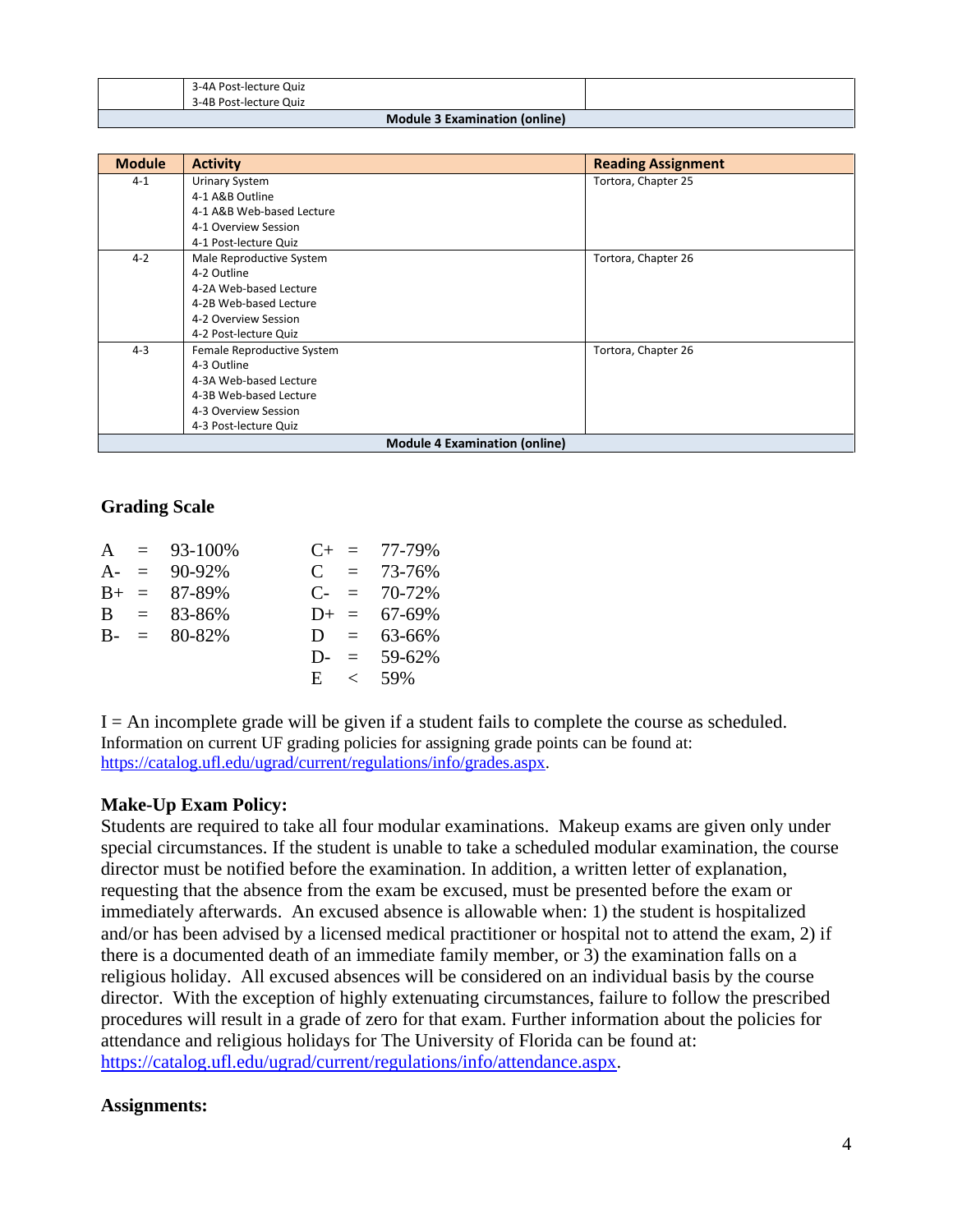The course is divided into 4 modules. Each module consists of selected chapters with specific reading assignments. For each module students will: (1) review the learning objectives and corresponding lecture notes;  $(2)$  read and complete the assignments as given;  $(3)$  complete interactive exercises associated with each module; (4) take online practice examinations; and (5) take the scheduled, online module examination.

## **Attendance:**

Requirements for class attendance and make-up exams, assignments, and other work in this course are consistent with university policies that can be found in the online catalog at: [https://catalog.ufl.edu/ugrad/current/regulations/info/attendance.aspx.](https://catalog.ufl.edu/ugrad/current/regulations/info/attendance.aspx) A student's overall success, however, is based upon following the course schedule for learning the assigned readings and practicing the recommended exercises. Students are strongly encouraged to develop self-discipline to complete all text readings and online exercises, including the practice examinations.

## **Academic Integrity:**

Please review the University's complete policy regarding academic dishonesty, found online in the student handbook: <https://regulations.ufl.edu/wp-content/uploads/2018/06/4.040-1.pdf>

Students are expected to abide by the University's Academic Honesty Policy, and to adhere to the following pledge:

"We, the member of the University of Florida community, pledge to hold ourselves and our peers to the highest standards of honesty and integrity."

On all work submitted for credit by students at the University of Florida, the following pledge is either required or implied:

"On my honor, I have neither given nor received unauthorized aid in doing this assignment."

According to the UF Student Guide, Academic dishonesty includes the following.

Cheating - copying another's work for academic gain.

Plagiarism - representing another's work as your own.

Bribery - offering, giving, soliciting, or receiving goods or services of value for academic gain.

Misrepresentation - altering facts (e.g., signing an absent classmate's name to an attendance sheet).

Conspiracy - planning with others to commit academic dishonesty.

Fabrication - making up information to avoid punishment or other difficulty.

# **Copyright Information:**

Please also review the use of copyrighted materials:<http://guides.uflib.ufl.edu/copyright>

#### **Accommodation Policy:**

Students requesting classroom accommodation must first register with the Dean of Students' office, 202 Peabody Hall, 352-392-1261. The DSO will provide documentation to the student who must then provide this documentation to the instructor.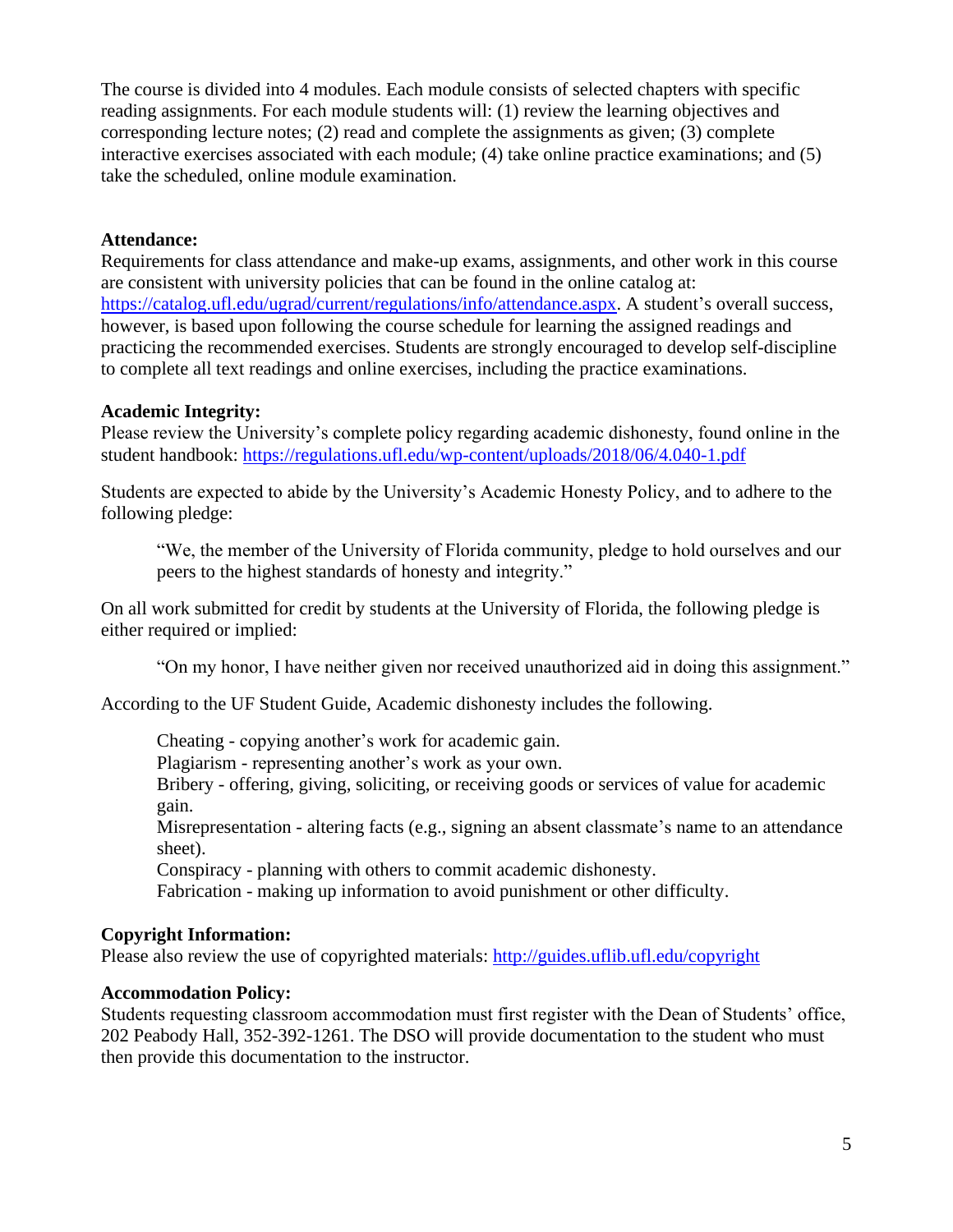## **Student Support Services**

As a student in a distance learning course or program you have access to the same student support services that on campus students have. For course content questions contact your instructor.

For any technical issues you encounter with your course please contact the UF computing Help Desk at 352-392-4357. For Help Desk hours visit: [http://helpdesk.ufl.edu/.](http://helpdesk.ufl.edu/) For a list of additional student support services links and information please visit: <http://www.distance.ufl.edu/student-services>

### **Special Accommodations**

Students requesting disability-related academic accommodations must first register with the Disability Resource Center. <https://disability.ufl.edu/>

The Disability Resource Center will provide documentation to the student who must then provide this documentation to the Instructor when requesting accommodation.

## **Complaints**

Should you have any complaints with your experience in this course please visit <http://www.distance.ufl.edu/student-complaints> to submit a complaint.

## **Online Course Evaluation Process:**

Students are expected to provide feedback on the quality of instruction in this course based on 10 criteria. These evaluations are conducted online at https://ufl.bluera.com/ufl/. Evaluations are typically open during the last two or three weeks of the semester, but students will be given specific times when they are open. Summary results of these assessments are available to students at [https://evaluations.ufl.edu/results.](https://evaluations.ufl.edu/results)

#### **Campus Resources:**

Health and Wellness U Matter, We Care: If you or a friend is in distress, please contact umatter@ufl.edu or 352 392-1575 so that a team member can reach out to the student.

Counseling and Wellness Center: http://www.counseling.ufl.edu/cwc/Default.aspx, 392- 1575; and the University Police Department: 392-1111 or 9-1-1 for emergencies.

*Sexual Assault Recovery Services (SARS)*  Student Health Care Center, 392-1161.

*University Police Department,* 392-1111 (or 9-1-1 for emergencies). <http://www.police.ufl.edu/>

Academic Resources

*E-learning technical support*, 352-392-4357 (select option 2) or e-mail to [Learning](mailto:Learning-support@ufl.edu.https://lss.at.ufl.edu/help.shtml)[support@ufl.edu.https://lss.at.ufl.edu/help.shtml](mailto:Learning-support@ufl.edu.https://lss.at.ufl.edu/help.shtml)

. *Career Resource Center*, Reitz Union, 392-1601. Career assistance and counseling. <http://www.crc.ufl.edu/>